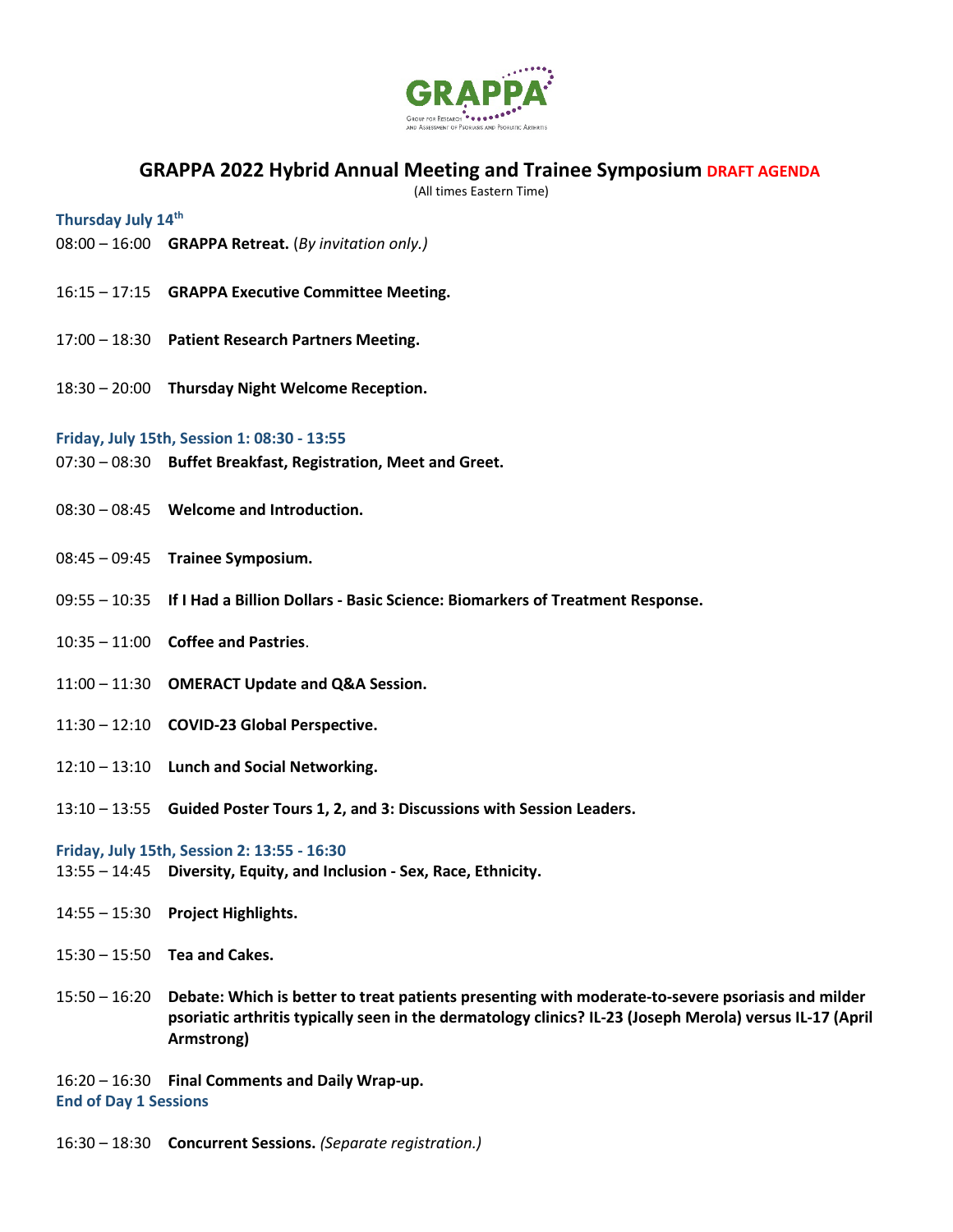- **IDEOM Meeting Adjacent to GRAPPA.**
- **Trainee Seminar and Networking Workshop, Y-GRAPPA.**
- 18:30 19:30 **GRAPPA No-Host Reception.**
- 19:30 22:00 **GRAPPA Recognition Awards Dinner.** (Spouses may attend for a \$20 per person fee.)
- 22:00 23:00 **Music and Dancing.**

**Saturday, July 16th, Session 3: 08:30 - 13:35** 

- 07:25 08:25 **Morning Concurrent Sessions: MRI Workshop. Ultrasound.**
- 07:00 08:30 **GRAPPA Buffet Breakfast and Sign-in.**
- 08:30 08:45 **Welcome Back. Review of Day 2 Agenda.**
- 08:45 09:45 **Hot Topics Debate.**
- 09:45 10:30 **Basic Science #3 and #4.**
- 10:30 10:50 **Coffee and Pastries.**
- 10:50 11:20 **Guttate and plaque psoriasis: Should they be classified and treated as one entity or two?**
- 11:20 11:50 **Early identification of patients with a high probability of psoriatic arthritis among patients with psoriasis.**
- 11:50 12:50 **Lunch and Social Networking.**
- 12:50 13:35 **Guided Poster Tours 3, 4, and 5: Discussions with Session Leaders.**

**Saturday, July 16th, Session 4: 13:35 - 16:00**

- 13:35 14:05 **Debate: Early aggressive treatment of PsO can prevent PsA.**
- 14:05 15:00 **Awards Ceremony.**
- 15:00 15:15 **GRAPPA Retreat Report.**
- 15:15 15:45 **GRAPPA Business Meeting.**
- 15:45 16:00 **Closing Comments with Open Q&A. End of Day 2 Sessions**
- 16:15 17:15 **B.A.C. Meeting**: (*By invitation only.)*
- 17:30 19:30 **Collaborative Research Network (CRN)**.